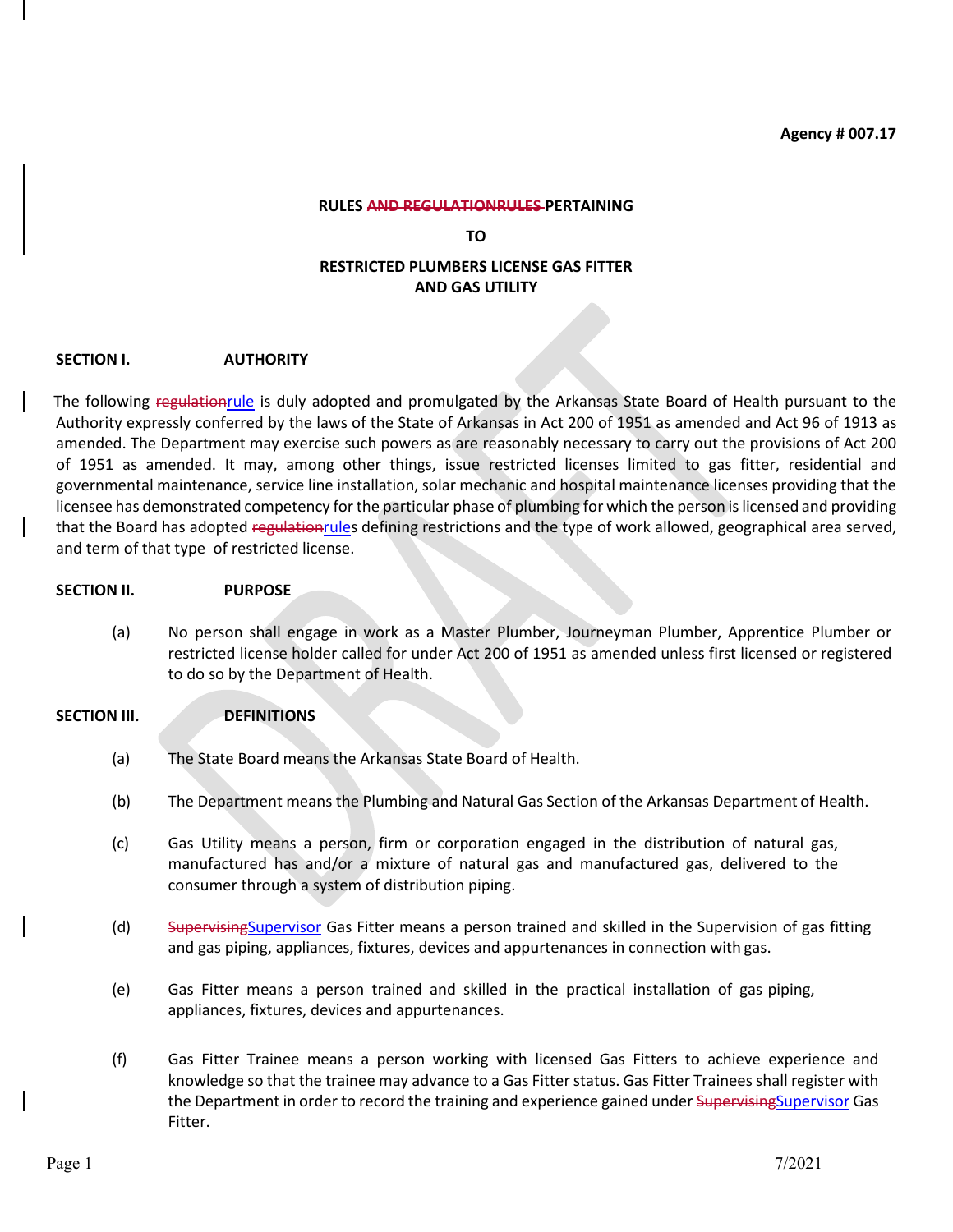- (g) Arkansas State Gas Code means those regulationrules governing the installation of piping, fixtures, appliances, devices and appurtenances in connection with gas installations, specifically Chapter Fifteen (15) of the Arkansas State Plumbing Code. These regulation rules are published separately as the Arkansas State Gas Code as a convenience for the gas industry not needing the complete Arkansas State Plumbing Code.
- (h) Restricted area means any specific location in the state, small towns and/or rural water, sewer, gas improvement district or utility company.
- (i) Gas Utility License means a license for all gas utilities having gas servicemenservicepersons.

# **SECTION IV. RESTRICTIONS**

- (a) Persons holding a Restricted Gas Fitter Plumber's License for the particular phase of gasfitting shall not perform any plumbing service other than the restricted phase for which he islicensed.
- (b) Persons holding a Restricted Gas Fitters Plumber's License shall not be eligible to use experience gained under such license to obtained credit toward other forms of licenses issued by the Department.
- (c) Persons holding a Restricted Gas Fitter Plumber's License shall not transfer a license from one phase of plumbing to any other phase or move from one area of restriction to another without first submitting a new application to the Department.
- (d) The Gas Utility License shall cover all of the utility's gas servicemanserviceperson for installation and service by the utility, providing that the utility requires each such servicemanserviceperson be specially trained for such service. The Utility shall be responsible to the Department for each servicemanserviceperson and shall provide an identification card showing the utility license name, utility license number and the restricted service of the servicemanserviceperson. The Utility shall register each servicemanserviceperson and his their serial numbers with the Department. Such servicemenservicepersons</u> are expressly not eligible for any gas work or service for other than the utility and in the name of the utility.

## **SECTION V. QUALIFICATIONS**

- (a) An applicant for a Restricted Gas Fitter Plumber's License and Gas Utility License shall show proof that he is qualified to perform the phase of plumbing for which he isrequesting.
- (b) An application for a Supervising Supervisor Gas Fitter Plumber's License shall have a minimum experience of one (1) full year as a licensed Gas Fitter and shall successfully pass the examination prescribed.
- (c) An applicant for Gas Fitter Plumber's License shall have served two (2) years as a Registered Gas Fitter Trainee and shall successfully pass the examination prescribed.
- (d) An applicant for Gas Fitter Trainee shall have a general aptitude for training and shall complete an agreement with an employer and SupervisingSupervisor Gas Fitter for a two (2) years training period.

## **SECTION VI. APPLICATIONS AND EXAMINATIONS**

(a) Information for a Restricted Gas Fitter Plumber's License shall be on an application form showing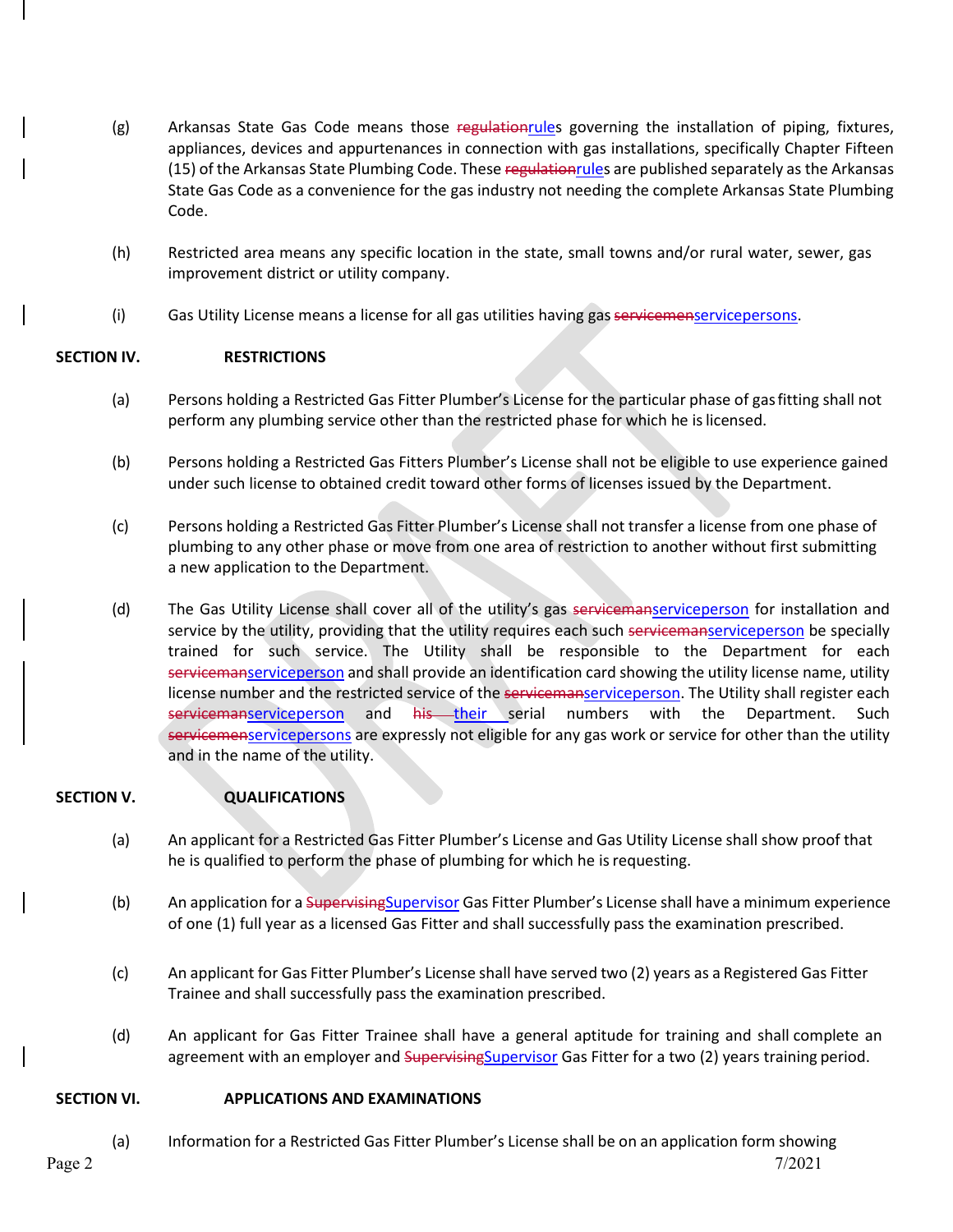the education experience and background of the applicant.

- (b) The application form of a Restricted Gas fitter-Fitter Plumber's License shall have a space to show the restriction requested and the restriction shall be indicated before consideration by the Committee of Examiners.
- (c) All Gas Fitter and Supervisor Gas Fitter applicants shall be examined by the Department to determine competency to perform as a Restricted Gas Fitter Plumber and on the regulationrule that may affect his their operation.
- (d) All Gas Fitter and Supervisor Gas Fitter applicants shall be examined on the basis of competency of the restricted phase of plumbing he may be performing and on laws, rules and regulationrules that may affect his their operation.
- (e) Gas Utility Serviceperson license application is made by the gas utility. The gas utility submits the name, date of birth and social security number of the licensee. The utility is responsible for the licensee's training, supervision, and renewals. The utility shall notify the Department when the serviceperson's employment status changes as such to require license cancelation.

(d)(f) Gas Utility Serviceperson licenses are not transferable.

## **SECTION VII. TERMS OF LICENSE AND RENEWALS**

(a) Holders of Restricted Gas Fitter Plumber Licenses issued under the provision of this regulationrule may apply for renewal annually within thirty (30) days after the expiration date of the license. The Department may renew a license after the thirty (30) day period providing there is sufficient reason for not renewing such license in the time specified and upon payment of penalties as prescribed by the regulationrule.

# **SECTION VIII. REVOCATION OF LICENSE**

- (a) The Committee of Examiners may on its own motion or upon a complaint in writing duly signed and verified by the complainant, suspend or revoke any Restricted Gas Fitter Plumber's License or Gas Utility License if it has reason to believe that the holder of such license has violated any provision of these regulationrules, any rule or order prescribed by the Board or has demonstrated incompetency to act as a Restricted Gas Fitter Plumber.
- (b) The use a Restricted Gas Fitter Plumber's License or Gas Utility License to do plumbing other than permitted by the license shall be grounds for automatic suspension and/or revocation of such license by the Committee of Examiners providing the licensee is duly notified withinthirty (30) days of the violation and pending a full hearing under the Administrative Procedures Regulation of the Arkansas Department of Health.

#### **SECTION IX. HEARINGS**

In the case of each final order issued by the Department, any affected party may within 30 days of such order submit a written request for a hearing to the Director of the Department.

#### **NOTICE:**

All hearings will be scheduled within a reasonable time and held after reasonable notice has been provided to all known affected parties.